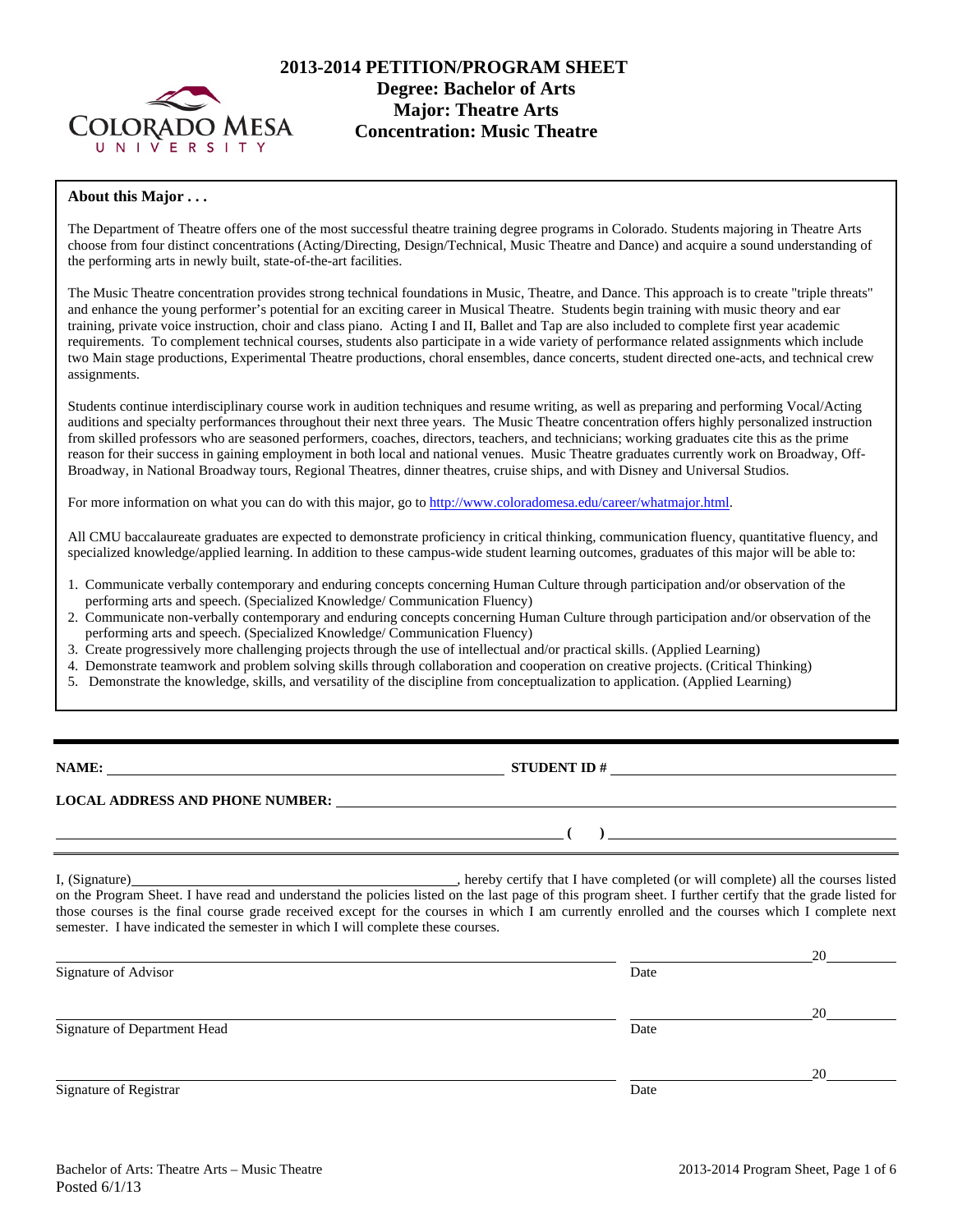# **Students should work closely with a faculty advisor when selecting and scheduling courses prior to registration.**

Degree Requirements:

- $120$  semester hours total (A minimum of 28 taken at CMU in fewer than two semesters).
- 40 upper division credits (A minimum of 15 taken at the 300course levels within the major at CMU).
- 2.00 cumulative GPA or higher in all CMU coursework
- 2.00 cumulative GPA or higher in coursework toward the maj content area
- Pre-collegiate courses (usually numbered below 100) cannot used for graduation.
- A student must follow the CMU graduation requirements eith from 1) the program sheet for the major in effect at the time the student officially declares a major; or 2) a program sheet for the major approved for a year subsequent to the year during which student officially declares the major and is approved for the student by the department head. Because a program may have require specific to the degree, the student should check with the facul advisor for additional criteria. It is the student's responsibility be aware of, and follow, all requirements for the degree being pursued. Any exceptions or substitutions must be approved b student's faculty advisor and Department Head.
- When filling out the program sheet a course can be used only
- See the "Undergraduate Graduation Requirements" in the catalog for additional graduation information.

**GENERAL EDUCATION REQUIREMENTS** (31 semester hours) See the current catalog for a list of courses that fulfill the requirem below. If a course is on the general education list of options and a requirement for your major, you must use it to fulfill the major requirement and make a different selection within the general educ requirement.

|                                                                                                                       |                |                                 | I NCA 2                        |
|-----------------------------------------------------------------------------------------------------------------------|----------------|---------------------------------|--------------------------------|
| Course No Title                                                                                                       |                | Sem.hrs Grade Term/Trns         | THEA 3                         |
| <b>English</b> (6 semester hours, must receive a grade of "C" or better and                                           |                |                                 | THEA 3                         |
| must be completed by the time the student has 60 semester hours.)                                                     |                |                                 | THEA4                          |
| <b>ENGL 111 English Composition</b>                                                                                   | 3 <sup>7</sup> |                                 | THEA4                          |
| ENGL 112 English Composition                                                                                          | $\overline{3}$ | <u> The Common Common State</u> | MUSA 1                         |
|                                                                                                                       |                |                                 | MUSA <sub>1</sub>              |
| <b>Math:</b> MATH 110 or higher (3 semester hours, must receive a grade                                               |                |                                 | MUSL <sub>1</sub>              |
| of "C" or better, must be completed by the time the student has 60                                                    |                |                                 | MUSL <sub>1</sub>              |
| semester hours.)                                                                                                      |                |                                 | MUSL <sub>2</sub>              |
|                                                                                                                       |                |                                 | MUSL <sub>2</sub>              |
|                                                                                                                       |                |                                 | MUSL <sub>3</sub>              |
| <b>Humanities</b> (3 semester hours)                                                                                  |                |                                 | MUSL <sub>4</sub>              |
|                                                                                                                       |                |                                 | Select 4                       |
| <b>Social and Behavioral Sciences (6 semester hours)</b>                                                              |                |                                 | ensembl                        |
|                                                                                                                       |                |                                 | MUSP                           |
|                                                                                                                       |                |                                 | MUSP <sub>_</sub>              |
|                                                                                                                       |                |                                 | MUSP_                          |
| <b>Natural Sciences</b> (7 semester hours, one course must include a lab)                                             |                |                                 | MUSP                           |
| <u>and provide the second control of the second control of the second control of the second control of the second</u> |                |                                 |                                |
| <u> 1999 - John John Schweizer, schweizer am der German (1999 - 1999)</u>                                             |                |                                 | Select <sub>2</sub><br>ensembl |
|                                                                                                                       |                |                                 | MUSP                           |
| <b>History</b> (3 semester hours)                                                                                     |                |                                 | MUSP                           |
| <b>HIST</b><br><u> 1999 - Alexandro Alexandro III e ale</u>                                                           |                |                                 |                                |
| <b>Fine Arts</b> (3 semester hours)                                                                                   |                |                                 |                                |
|                                                                                                                       |                |                                 |                                |

| Course No Title  |                                                                                                                                             |                             | Sem.hrs Grade Term/Trns                                                                                             |
|------------------|---------------------------------------------------------------------------------------------------------------------------------------------|-----------------------------|---------------------------------------------------------------------------------------------------------------------|
|                  | <b>OTHER LOWER DIVISION REQUIREMENTS (6 semester hours)</b>                                                                                 |                             |                                                                                                                     |
|                  | Kinesiology (3 semester hours)                                                                                                              |                             |                                                                                                                     |
|                  | KINE 100 Health and Wellness                                                                                                                | 1                           |                                                                                                                     |
|                  |                                                                                                                                             | 1                           | $\frac{1}{2}$ and $\frac{1}{2}$ and $\frac{1}{2}$                                                                   |
|                  | KINA $1 \_$                                                                                                                                 | -1                          |                                                                                                                     |
|                  |                                                                                                                                             |                             |                                                                                                                     |
| <b>SPCH 112)</b> | Applied Studies (3 semester hours) (MT Students are required to take                                                                        |                             |                                                                                                                     |
|                  |                                                                                                                                             |                             |                                                                                                                     |
|                  | <b>FOUNDATION COURSES (12 semester hours)</b>                                                                                               |                             |                                                                                                                     |
| THEA 142         | Make-Up                                                                                                                                     | 3                           |                                                                                                                     |
| <b>THEA 153</b>  | Acting I: Beginning Acting                                                                                                                  | 3 <sup>1</sup>              |                                                                                                                     |
|                  |                                                                                                                                             |                             | <u> 1990 - Jan James Barnett, politik eta politik eta politik eta politik eta politik eta politik eta politik e</u> |
|                  |                                                                                                                                             |                             |                                                                                                                     |
|                  | Two consecutive classes in the same foreign language. Must receive a<br>grade of "C" or better. FLAS 114 & 115 will <b>NOT</b> fulfill this |                             |                                                                                                                     |
| requirement.     |                                                                                                                                             |                             |                                                                                                                     |
|                  |                                                                                                                                             |                             |                                                                                                                     |
|                  |                                                                                                                                             |                             |                                                                                                                     |
|                  | $FLA$ __ __ __ ___________________ __3_ ____ _____                                                                                          |                             |                                                                                                                     |
|                  | Select 1 semester hour from THEA 117 or THEA 118:                                                                                           | 1                           |                                                                                                                     |
| <b>THEA 156</b>  | Acting II: Cont. Scenework                                                                                                                  | 3                           | $\frac{1}{2}$ and $\frac{1}{2}$                                                                                     |
| <b>THEA 253</b>  | Acting III: Stage Movement                                                                                                                  | 3                           |                                                                                                                     |
| <b>THEA 255</b>  | Music Theatre Techniques                                                                                                                    | 3                           |                                                                                                                     |
| <b>THEA 341</b>  | Musical Theatre History and<br>Literature                                                                                                   | 3                           | $ -$                                                                                                                |
| THEA 355         | Music Theatre Repertoire                                                                                                                    | $\ensuremath{\mathfrak{Z}}$ |                                                                                                                     |
| THEA 401         | <b>Career Preparation</b>                                                                                                                   | $\ensuremath{\mathfrak{Z}}$ |                                                                                                                     |
| THEA 494         | Perf. Seminar (Capstone)                                                                                                                    | 3                           |                                                                                                                     |
| <b>MUSA 114</b>  | Theory I                                                                                                                                    | 3                           |                                                                                                                     |
| <b>MUSA 116</b>  | Ear Training/Sight Singing I                                                                                                                | $\overline{c}$              |                                                                                                                     |
| <b>MUSL 137</b>  | Voice Lessons                                                                                                                               | 1                           | $\overline{\phantom{a}}$                                                                                            |
| <b>MUSL 137</b>  | Voice Lessons                                                                                                                               | 1                           |                                                                                                                     |
| <b>MUSL 237</b>  | Voice Lessons                                                                                                                               | 1                           |                                                                                                                     |
| <b>MUSL 237</b>  | Voice Lessons                                                                                                                               | 1                           |                                                                                                                     |
| <b>MUSL 337</b>  | Voice Lessons                                                                                                                               | 1                           |                                                                                                                     |
| <b>MUSL 437</b>  | Voice Lessons                                                                                                                               | 1                           |                                                                                                                     |
|                  | Select 4 lower division semester hours from MUSP - choir                                                                                    |                             |                                                                                                                     |
| ensembles:       |                                                                                                                                             |                             |                                                                                                                     |
| <b>MUSP</b>      |                                                                                                                                             | 1                           |                                                                                                                     |
| <b>MUSP</b>      | the control of the control of the control of the                                                                                            | 1                           |                                                                                                                     |
| MUSP             | <u> 1989 - Johann Barn, mars an t-Amerikaansk ferskeider (</u>                                                                              | 1                           |                                                                                                                     |
| MUSP             |                                                                                                                                             | 1                           |                                                                                                                     |
|                  | Select 2 upper division semester hours from MUSP - choir                                                                                    |                             |                                                                                                                     |
|                  |                                                                                                                                             |                             |                                                                                                                     |
| ensembles:       |                                                                                                                                             |                             |                                                                                                                     |
| MUSP             |                                                                                                                                             | 1                           |                                                                                                                     |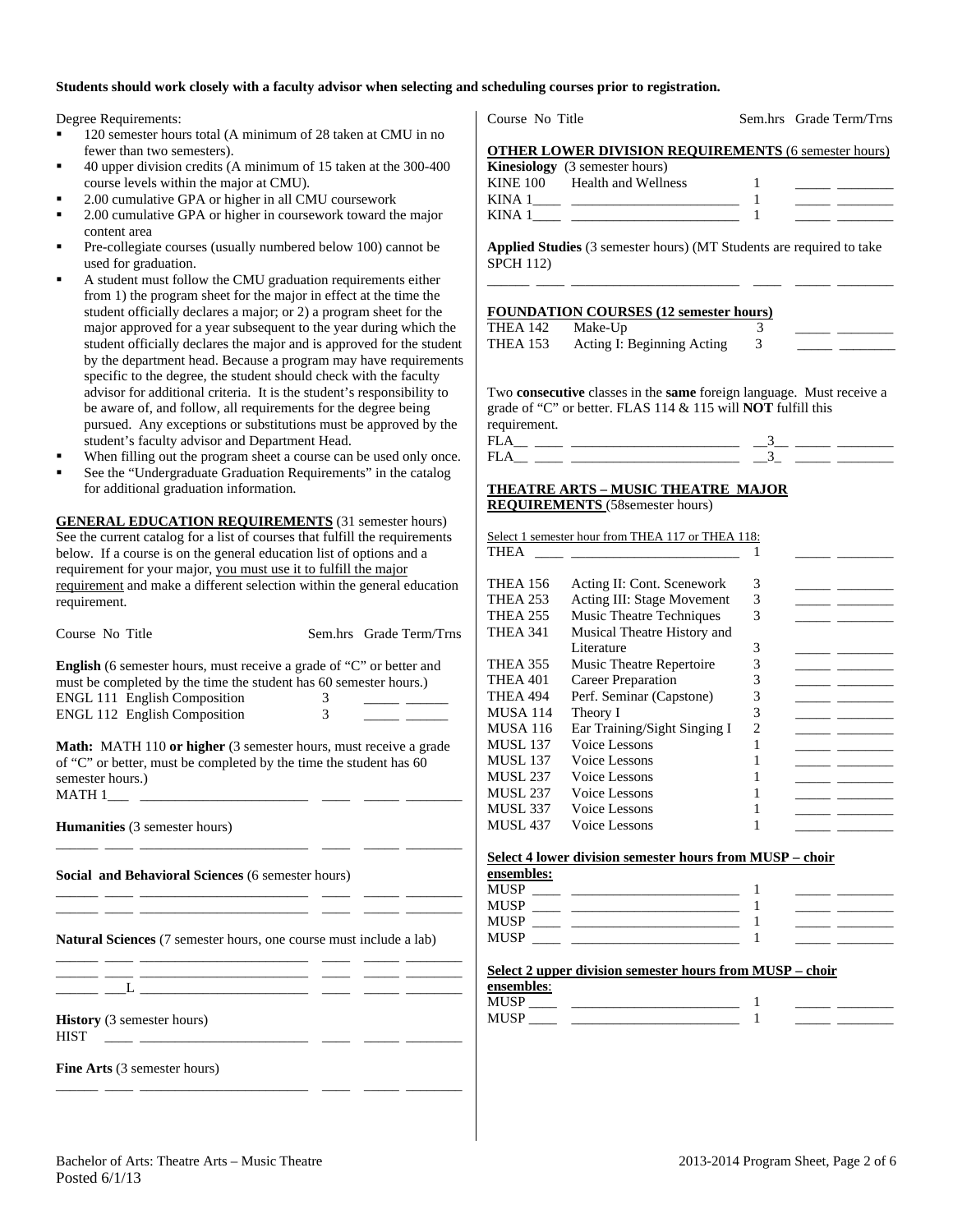| Course No Title                                       | Sem.hrs Grade Term/Trns                                                                                                                                                                                                                                                                                                                                                                                                                                                                                                                                                                                                                                                                                                                                                                                                                                                                                                                                                                                                                                                                                                                        |                                                                                                                                                                                                             |                                                                                                                                                                                    |  |
|-------------------------------------------------------|------------------------------------------------------------------------------------------------------------------------------------------------------------------------------------------------------------------------------------------------------------------------------------------------------------------------------------------------------------------------------------------------------------------------------------------------------------------------------------------------------------------------------------------------------------------------------------------------------------------------------------------------------------------------------------------------------------------------------------------------------------------------------------------------------------------------------------------------------------------------------------------------------------------------------------------------------------------------------------------------------------------------------------------------------------------------------------------------------------------------------------------------|-------------------------------------------------------------------------------------------------------------------------------------------------------------------------------------------------------------|------------------------------------------------------------------------------------------------------------------------------------------------------------------------------------|--|
| Courses):                                             | Select 4 semester hours from list on pg 4. (Ballet Technique                                                                                                                                                                                                                                                                                                                                                                                                                                                                                                                                                                                                                                                                                                                                                                                                                                                                                                                                                                                                                                                                                   | Courses)                                                                                                                                                                                                    | Students deficient in Piano skills will be required to complete<br>MUSA 130 Class Piano I (2) & MUSA 131 Class Piano II (2)<br>(May take as lower division electives or MT Support |  |
|                                                       | Select 4 semester hours from list on pg 4. (Jazz Technique Courses):<br>$\overline{\text{DANC}} \underline{\hspace{1cm}} \underline{\hspace{1cm}} \underline{\hspace{1cm}} \underline{\hspace{1cm}} \underline{\hspace{1cm}} \underline{\hspace{1cm}} \underline{\hspace{1cm}} \underline{\hspace{1cm}} \underline{\hspace{1cm}} \underline{\hspace{1cm}} \underline{\hspace{1cm}} \underline{\hspace{1cm}} \underline{\hspace{1cm}} \underline{\hspace{1cm}} \underline{\hspace{1cm}} \underline{\hspace{1cm}} \underline{\hspace{1cm}} \underline{\hspace{1cm}} \underline{\hspace{1cm}} \underline{\hspace{1cm}} \underline{\hspace{1cm}} \underline{\hspace{1cm}} \underline{\hspace{1cm}} \underline{\hs$<br>$\text{DANC} \text{ \_\_} \text{ \_\_} \text{ \_\_} \text{ \_\_} \text{ \_\_} \text{ \_\_} \text{ \_\_} \text{ \_\_} \text{ \_\_} \text{ \_\_} \text{ \_\_} \text{ \_\_} \text{ \_\_} \text{ \_\_} \text{ \_\_} \text{ \_\_} \text{ \_\_} \text{ \_\_} \text{ \_\_} \text{ \_\_} \text{ \_\_} \text{ \_\_} \text{ \_\_} \text{ \_\_} \text{ \_\_} \text{ \_\_} \text{ \_\_} \text{ \_\_} \text{ \_\_} \text{ \_\_} \text{ \$ | Students deficient in theory skills will be required to<br>complete MUSA 113 Fundamentals of Theory before taking<br>MUSA 114. (MUSA 113 may be taken as a lower division<br>elective or MT Support Course) |                                                                                                                                                                                    |  |
| 336, 337, 436, 437 (Tap Technique Courses):           | Select 4 semester hours from DANC 177 & 177L, DANC 236, 237,                                                                                                                                                                                                                                                                                                                                                                                                                                                                                                                                                                                                                                                                                                                                                                                                                                                                                                                                                                                                                                                                                   | <b>General Education Applied Studies requirement</b>                                                                                                                                                        | MT Majors are required to take SPCH 112 to fulfill their                                                                                                                           |  |
|                                                       |                                                                                                                                                                                                                                                                                                                                                                                                                                                                                                                                                                                                                                                                                                                                                                                                                                                                                                                                                                                                                                                                                                                                                |                                                                                                                                                                                                             |                                                                                                                                                                                    |  |
|                                                       |                                                                                                                                                                                                                                                                                                                                                                                                                                                                                                                                                                                                                                                                                                                                                                                                                                                                                                                                                                                                                                                                                                                                                |                                                                                                                                                                                                             | <b>Electives</b> (All college level courses appearing on your final transcript,                                                                                                    |  |
|                                                       |                                                                                                                                                                                                                                                                                                                                                                                                                                                                                                                                                                                                                                                                                                                                                                                                                                                                                                                                                                                                                                                                                                                                                |                                                                                                                                                                                                             | not listed above that will bring your total semester hours to 120 hours.)                                                                                                          |  |
|                                                       |                                                                                                                                                                                                                                                                                                                                                                                                                                                                                                                                                                                                                                                                                                                                                                                                                                                                                                                                                                                                                                                                                                                                                |                                                                                                                                                                                                             | (13 semester hours; additional hours of upper division may be                                                                                                                      |  |
| <b>Three Semester Hours chosen from the following</b> |                                                                                                                                                                                                                                                                                                                                                                                                                                                                                                                                                                                                                                                                                                                                                                                                                                                                                                                                                                                                                                                                                                                                                | needed.)<br>Course No<br>Title                                                                                                                                                                              | Sem.hr Grade Term/Trns                                                                                                                                                             |  |
| <b>Performance Options (3)</b>                        |                                                                                                                                                                                                                                                                                                                                                                                                                                                                                                                                                                                                                                                                                                                                                                                                                                                                                                                                                                                                                                                                                                                                                |                                                                                                                                                                                                             |                                                                                                                                                                                    |  |
| THEA 119,120, 219, 220 Technical Performance or       |                                                                                                                                                                                                                                                                                                                                                                                                                                                                                                                                                                                                                                                                                                                                                                                                                                                                                                                                                                                                                                                                                                                                                |                                                                                                                                                                                                             |                                                                                                                                                                                    |  |
| THEA 147,148,247, 248 Drama Performance or            |                                                                                                                                                                                                                                                                                                                                                                                                                                                                                                                                                                                                                                                                                                                                                                                                                                                                                                                                                                                                                                                                                                                                                |                                                                                                                                                                                                             | <u> 2002 - Andrea Andrewski, američki politik († 1878)</u>                                                                                                                         |  |
| DANC 155, 256, 356 Dance Performance                  |                                                                                                                                                                                                                                                                                                                                                                                                                                                                                                                                                                                                                                                                                                                                                                                                                                                                                                                                                                                                                                                                                                                                                |                                                                                                                                                                                                             |                                                                                                                                                                                    |  |
|                                                       |                                                                                                                                                                                                                                                                                                                                                                                                                                                                                                                                                                                                                                                                                                                                                                                                                                                                                                                                                                                                                                                                                                                                                |                                                                                                                                                                                                             |                                                                                                                                                                                    |  |
|                                                       |                                                                                                                                                                                                                                                                                                                                                                                                                                                                                                                                                                                                                                                                                                                                                                                                                                                                                                                                                                                                                                                                                                                                                |                                                                                                                                                                                                             |                                                                                                                                                                                    |  |
|                                                       | <u> 1989 - Johann John Stone, markin</u>                                                                                                                                                                                                                                                                                                                                                                                                                                                                                                                                                                                                                                                                                                                                                                                                                                                                                                                                                                                                                                                                                                       |                                                                                                                                                                                                             |                                                                                                                                                                                    |  |
|                                                       | <u> 1989 - John Stone, mars and de la partie de la partie de la partie de la partie de la partie de la partie de l</u>                                                                                                                                                                                                                                                                                                                                                                                                                                                                                                                                                                                                                                                                                                                                                                                                                                                                                                                                                                                                                         |                                                                                                                                                                                                             |                                                                                                                                                                                    |  |
|                                                       |                                                                                                                                                                                                                                                                                                                                                                                                                                                                                                                                                                                                                                                                                                                                                                                                                                                                                                                                                                                                                                                                                                                                                | <u>المساري المستقبل المستقبل المستقبل المستقبل المستقبل المستقبل المستقبل المستقبل المستقبل المستقبل المستقبل</u>                                                                                           |                                                                                                                                                                                    |  |
|                                                       | <b>Four Semester Hours chosen from the following Music</b>                                                                                                                                                                                                                                                                                                                                                                                                                                                                                                                                                                                                                                                                                                                                                                                                                                                                                                                                                                                                                                                                                     |                                                                                                                                                                                                             |                                                                                                                                                                                    |  |
| <b>Theatre Support Courses: (4)</b>                   |                                                                                                                                                                                                                                                                                                                                                                                                                                                                                                                                                                                                                                                                                                                                                                                                                                                                                                                                                                                                                                                                                                                                                |                                                                                                                                                                                                             |                                                                                                                                                                                    |  |
| <b>ANY Theatre, Music or Dance Course</b>             |                                                                                                                                                                                                                                                                                                                                                                                                                                                                                                                                                                                                                                                                                                                                                                                                                                                                                                                                                                                                                                                                                                                                                |                                                                                                                                                                                                             |                                                                                                                                                                                    |  |
|                                                       |                                                                                                                                                                                                                                                                                                                                                                                                                                                                                                                                                                                                                                                                                                                                                                                                                                                                                                                                                                                                                                                                                                                                                |                                                                                                                                                                                                             |                                                                                                                                                                                    |  |
|                                                       |                                                                                                                                                                                                                                                                                                                                                                                                                                                                                                                                                                                                                                                                                                                                                                                                                                                                                                                                                                                                                                                                                                                                                |                                                                                                                                                                                                             |                                                                                                                                                                                    |  |
|                                                       |                                                                                                                                                                                                                                                                                                                                                                                                                                                                                                                                                                                                                                                                                                                                                                                                                                                                                                                                                                                                                                                                                                                                                |                                                                                                                                                                                                             |                                                                                                                                                                                    |  |
|                                                       |                                                                                                                                                                                                                                                                                                                                                                                                                                                                                                                                                                                                                                                                                                                                                                                                                                                                                                                                                                                                                                                                                                                                                |                                                                                                                                                                                                             |                                                                                                                                                                                    |  |
|                                                       |                                                                                                                                                                                                                                                                                                                                                                                                                                                                                                                                                                                                                                                                                                                                                                                                                                                                                                                                                                                                                                                                                                                                                |                                                                                                                                                                                                             |                                                                                                                                                                                    |  |
|                                                       |                                                                                                                                                                                                                                                                                                                                                                                                                                                                                                                                                                                                                                                                                                                                                                                                                                                                                                                                                                                                                                                                                                                                                |                                                                                                                                                                                                             |                                                                                                                                                                                    |  |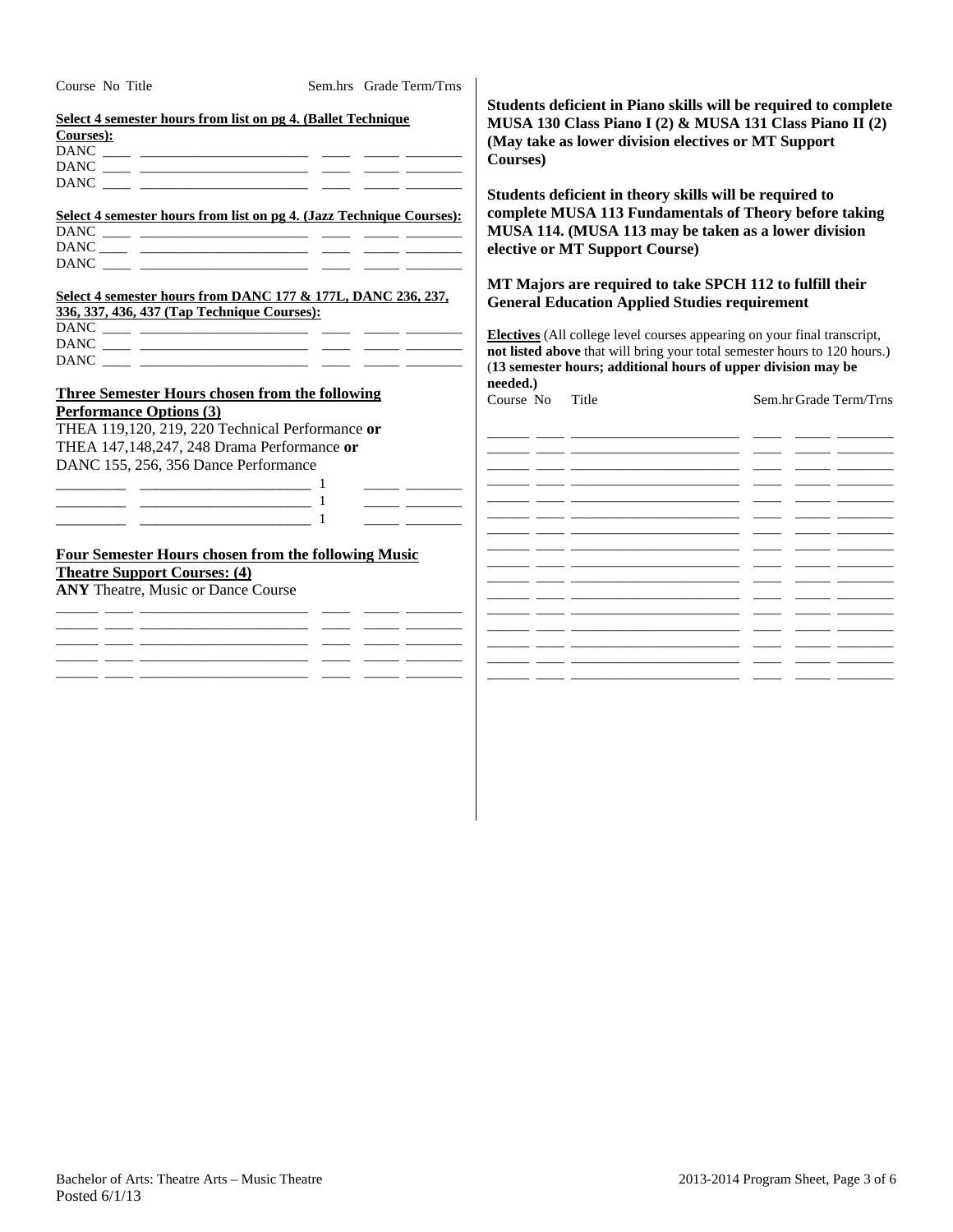#### **Theatre Arts: Music Theatre Concentration (58 semester hours)**

**THEA 117 or 118 Play Production (1) THEA 142 Make-up Foundations Course (3) THEA 153 Acting I-Foundations Course (3) THEA 156 Acting II –Contemporary Scenework (3) THEA 255 Music Theatre Techniques(3) THEA 341 Music Theatre History and Literature (3) THEA 355 Music Theatre Repertoire (3) THEA 401 Career Preparation (3) THEA 494 Performance Seminar (Capstone) (3) MUSA 114 Theory 1 (3) MUSA 116 Ear Training/Sight Singing (2) MUSL 137 Voice Lessons (1) MUSL 237 Voice Lessons (1) MUSL 337 Voice Lessons (1) MUSL 437 Voice Lessons (1)** 

#### **Select 4 lower division semester hours from MUSP – choir ensembles MUSP courses Select 2 upper division semester hours from MUSP – choir ensembles MUSP courses**:

#### **Select 4 semester hours from Ballet Technique Courses:**

DANC 160 Beginning Ballet with (1) DANC 160L Beginning Ballet Lab (1) DANC 234 Ballet IIA (2) DANC 235 Ballet IIB (2)

#### **Select 4 semester hours from Jazz Technique Courses:**

DANC 174 Beginning Jazz with (1) DANC 174L Beginning Jazz Lab (1) DANC 232 Jazz IIA (2) DANC 2733 Jazz IIB (2)

#### **Select 4 semester hours from Tap Technique Courses:**

DANC 177 Beginning Tap with (1) DANC 177L Beginning Tap Lab (1) DANC  $235$  Tap IIA  $(2)$ DANC 237 Tap IIB (2)

#### **Select 3 Semester Hours chosen from the following Performance Options**  THEA 119,120, 219, 220 Technical Performance **or**

THEA 147,148,247, 248 Drama Performance **or**  DANC 156, 256, 356 Dance Performance

DANC 332 Jazz IIIA (2) DANC 333 Jazz IIIB (2) DANC 432 Jazz IVA (2) DANC 433 Jazz IVB (2)

DANC 334 Ballet IIIA (2) DANC 335 Ballet IIIB (2) DANC 434 Ballet IVA (2) DANC 435 Ballet IVB (2)

DANC 335 Tap IIIA (2) DANC 336 Tap IIIB (2) DANC 435 Tap IVA (2) DANC 436 Tap IVB (2)

## **Select 4 Semester Hours chosen from the following Music Theatre Support Courses:**

**ANY** Theatre, Music or Dance Course

**Students deficient in Piano skills will be required to complete MUSA 130 Class Piano I (2) & MUSA 131 Class Piano II (2) (May take as lower division elective or MT Support Course)** 

### **Students deficient in theory skills will be required to complete MUSA 113 Fundamentals of Theory before taking MUSA 114. (MUSA 113 may be taken as a lower division elective or MT Support Course)**

MT Majors are required to take SPCH 112 to fulfill their General Education Applied Studies requirement.

General Electives: 13 Semester Hours; additional upper division hours may be needed.

Students are required to participate in exit examinations and other programs deemed necessary to comply with the college accountability requirement. All degree requirements must be completed as described above. Any exceptions or substitutions must be recommended in advance by the Faculty Advisor and approved by the Department Head.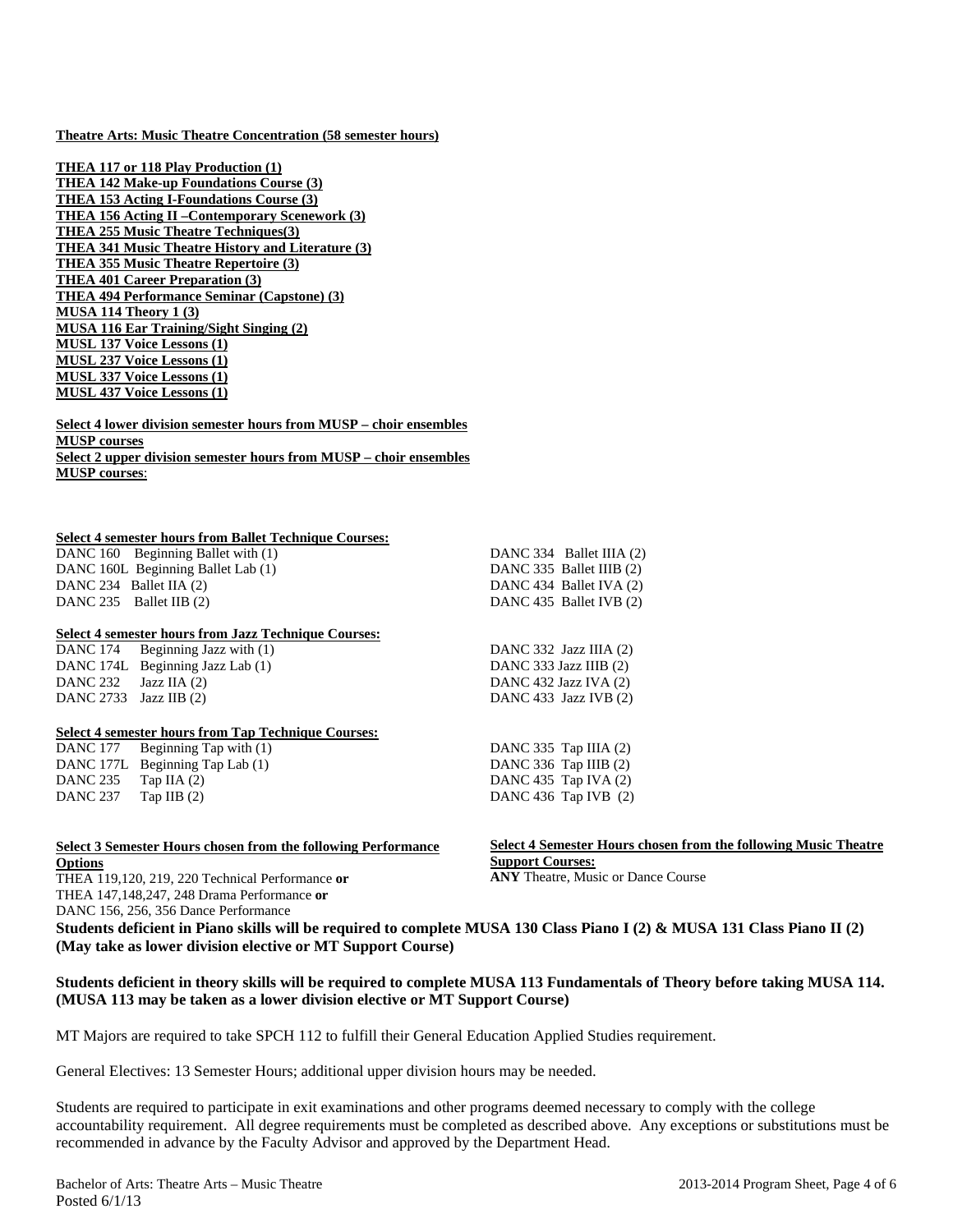# **SUGGESTED COURSE SEQUENCING FOR A MAJOR IN THEATRE ARTS – MUSIC THEATRE CONCENTRATION**

This is a recommended sequence of course work. Certain courses may have prerequisites or are only offered during the Fall or Spring semesters. It is the student's responsibility to meet with the assigned advisor and check the 2 year course matrix on the website for course availability.

# **FRESHMAN YEAR**

| <b>Fall Semester</b>               |                                                     | <b>Hours</b>          | <b>Spring Semester</b>                                                                   | <b>Hours</b>                |
|------------------------------------|-----------------------------------------------------|-----------------------|------------------------------------------------------------------------------------------|-----------------------------|
| <b>ENGL 111</b>                    | <b>English Composition</b>                          | 3                     | <b>English Composition</b><br><b>ENGL 112</b>                                            | 3                           |
| <b>MUSA 114</b>                    | Theory I                                            | 3                     | <b>General Education History</b>                                                         | $\mathfrak{Z}$              |
| <b>MUSA 116</b>                    | Ear Training/Sight Singing I                        | 2                     | Voice Lessons<br><b>MUSL 137</b>                                                         | 1                           |
| <b>MUSL 137</b>                    | Voice Lessons                                       |                       | <b>MUSP XXX</b><br>Choral Ensemble                                                       | 1                           |
| <b>MUSP XXX</b>                    | <b>Choral Ensemble</b>                              | 1                     | <b>Play Production</b><br>THEA 118                                                       | $\mathbf{1}$                |
| <b>THEA 153</b>                    | Acting I: Beginning Acting                          | 3                     | Acting II: Contemporary Scenework<br><b>THEA 156</b>                                     | $\sqrt{3}$                  |
| <b>DANC</b>                        | Tap/Jazz/Ballet                                     | $\overline{2}$        | Tap/Jazz/Ballet<br><b>DANC</b>                                                           | $\overline{c}$              |
| Performance Option                 |                                                     | $\overline{1}$        | Performance Option                                                                       | $\frac{1}{15}$              |
|                                    |                                                     | 16                    |                                                                                          |                             |
|                                    |                                                     | <b>SOPHOMORE YEAR</b> |                                                                                          |                             |
| <b>Fall Semester</b>               |                                                     | <b>Hours</b>          | <b>Spring Semester</b>                                                                   | <b>Hours</b>                |
|                                    | <b>General Education Social/Behavioral Sciences</b> | 3                     | General Education Social/Behavioral Science                                              | 3                           |
| <b>MATH XXX</b>                    | $(110 \text{ or higher})$                           | 3                     | General Education Natural Science w/lab                                                  | $\overline{4}$              |
| <b>MUSL 237</b>                    | Voice Lessons                                       | 1                     | <b>KINE 100</b><br><b>Health and Wellness</b>                                            | 1                           |
| <b>MUSP XXX</b>                    | Choral Ensemble                                     | 1                     | <b>MUSL 237</b><br>Voice Lessons                                                         | $\mathbf{1}$                |
| <b>THEA 253</b>                    | Acting III: Stage Movement                          | 3                     | Choral Ensemble<br><b>MUSP XXX</b>                                                       | $\mathbf{1}$                |
| THEA 255                           | Music Theatre Techniques                            | 3                     | <b>THEA 341</b><br>Musical Theatre History & Lit                                         | 3                           |
| <b>DANC</b>                        | Tap/Jazz/Ballet                                     | $\overline{2}$        | Tap/Jazz/Ballet<br><b>DANC</b>                                                           |                             |
|                                    |                                                     | 16                    |                                                                                          | $\frac{2}{15}$              |
|                                    |                                                     | <b>JUNIOR YEAR</b>    |                                                                                          |                             |
| <b>Fall Semester</b>               |                                                     | <b>Hours</b>          | <b>Spring Semester</b>                                                                   | <b>Hours</b>                |
|                                    | General Education Applied Studies (SPCH 112)        | 3                     | <b>General Education Natural Sciences</b>                                                | 3                           |
| FLA_Foreign Language Req.          |                                                     | 3                     | FLA_Foreign Lang. Req                                                                    | $\ensuremath{\mathfrak{Z}}$ |
| <b>MUSL 337</b>                    | Voice Lessons                                       | 1                     | <b>General Education Humanities</b>                                                      | $\frac{3}{2}$               |
| MUSP XXX                           | <b>Choral Ensemble</b>                              | 1                     | <b>MT Support Course</b>                                                                 |                             |
| THEA 142                           | Make-Up                                             | 3                     | <b>DANC</b><br>Tap/Jazz/Ballet                                                           | $\overline{c}$              |
| THEA 355                           | Music Theatre Repertoire                            | 3                     | Performance Option                                                                       | $\frac{1}{14}$              |
| <b>DANC</b>                        | Tap/Jazz/Ballet                                     | $\overline{2}$        |                                                                                          |                             |
|                                    |                                                     | 16                    |                                                                                          |                             |
|                                    |                                                     | <b>SENIOR YEAR</b>    |                                                                                          |                             |
| <b>Fall Semester</b>               |                                                     | <b>Hours</b>          | <b>Spring Semester</b>                                                                   | <b>Hours</b>                |
| <b>General Education Fine Arts</b> |                                                     | 3                     | <b>KINA</b><br>Activity (2 courses)                                                      | $\overline{2}$              |
| <b>MUSL 437</b>                    | Voice Lessons                                       | 1                     | THEA 494<br>Performance Seminar (MT Capstone)                                            | 3                           |
| <b>MUSP XXX</b>                    | Choral Ensemble                                     | 1                     | <b>MT Support Course</b>                                                                 | $\mathfrak{2}$              |
| THEA 401                           | <b>Career Preparation</b>                           | 3                     | Elective or minor                                                                        | $\overline{7}$              |
| Elective or minor                  |                                                     | $6\phantom{1}6$       |                                                                                          | 14                          |
|                                    |                                                     | 14                    | Performance Option:-Select 3 credits from: THEA 119,<br>120,219,220ORTHEA147,148,247,248 |                             |

**OR**DANC156,256,356

#### **120 credit hours required for graduation**